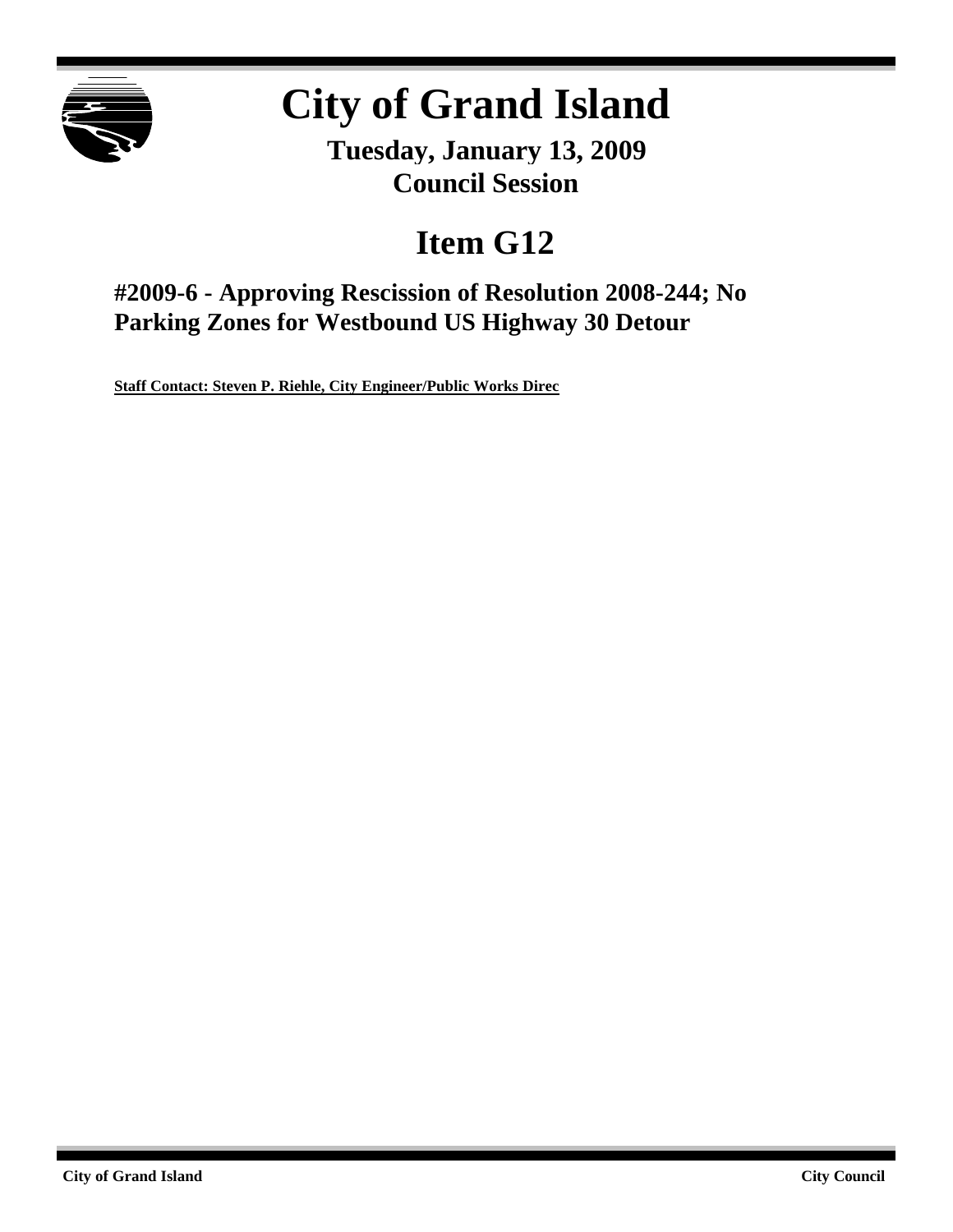## **Council Agenda Memo**

| From:           | Steven P. Riehle, Public Works Director                                                            |
|-----------------|----------------------------------------------------------------------------------------------------|
| <b>Meeting:</b> | January 13, 2009                                                                                   |
| Subject:        | Approving Recission of Resolution 2008-244; No<br>Parking Zones for Westbound US Highway 30 Detour |
| Item $\#$ 's:   | $G-12$                                                                                             |
| $Presenter(s):$ | Steven P. Riehle, Public Works Director                                                            |

#### **Background**

City Council approved Resolution 2008-244 at the request of the Nebraska Department of Roads (NDOR) in connection with the detour for the project to widen US Highway 30  $(2<sup>nd</sup> Street)$  from Grant Street to Greenwich Street.

#### **Discussion**

The project is nearing completion, with US Highway 30  $(2<sup>nd</sup> Street)$  opened to traffic on December 19, 2009. The following parking restrictions can be removed:

- No parking on both sides of Grant Street from Second Street to Third Street.
- No Parking on the west side of Clark Street from Second Street north for half a block to the alley.
- No Parking on either side of Third Street from Grant Street to Clark Street.

#### **Alternative Motions**

It appears that the Council has the following alternatives concerning the issue at hand. The Council may:

- 1. Move to approve the rescission of Resolution 2008-244.
- 2. Refer the issue to a Committee
- 3. Postpone the issue to future date
- 4. Take no action on the issue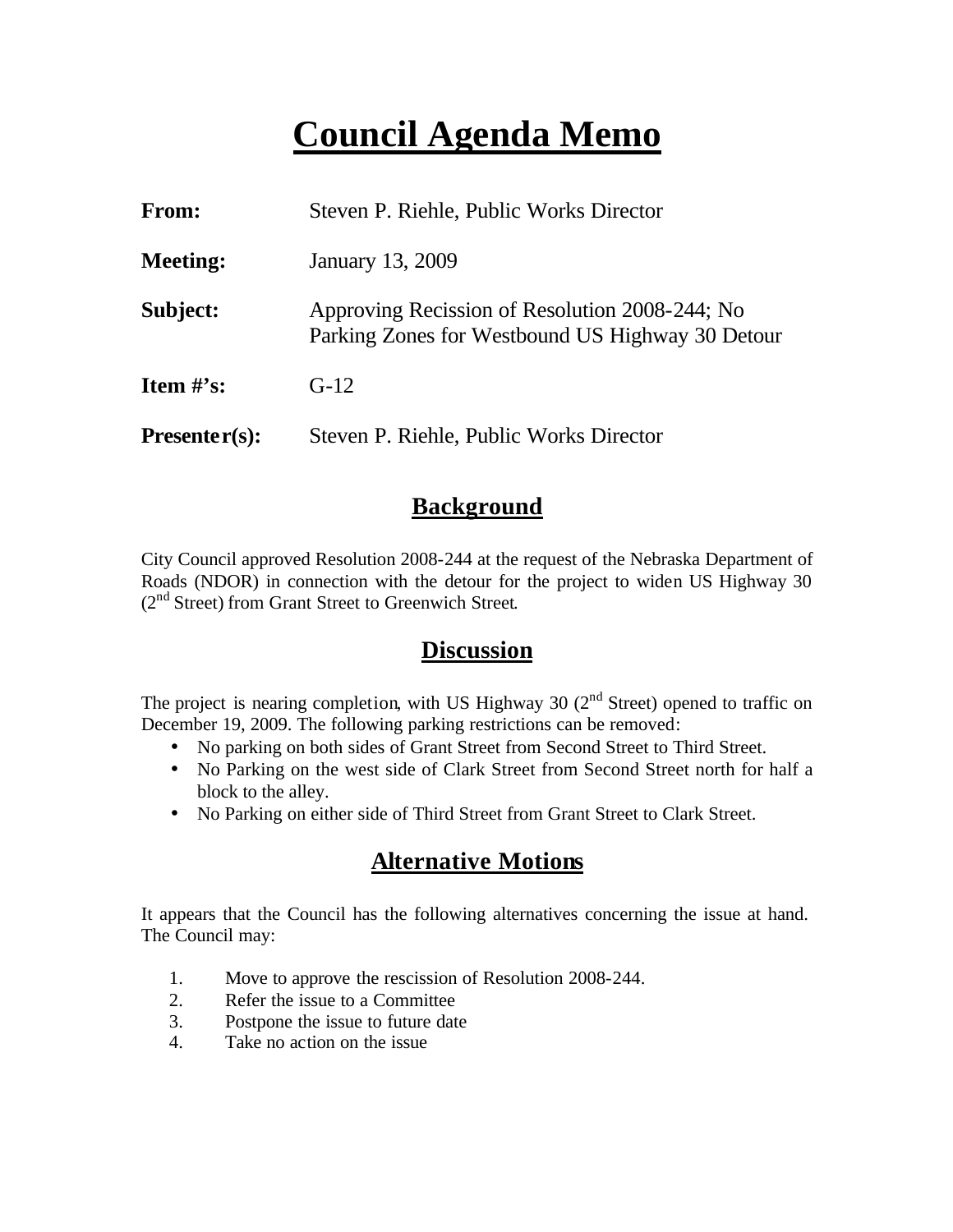### **Recommendation**

Public Works Administration recommends that the Council approve the rescission of Resolution 2008-244.

### **Sample Motion**

Move to approve the rescission of Resolution 2008-244.